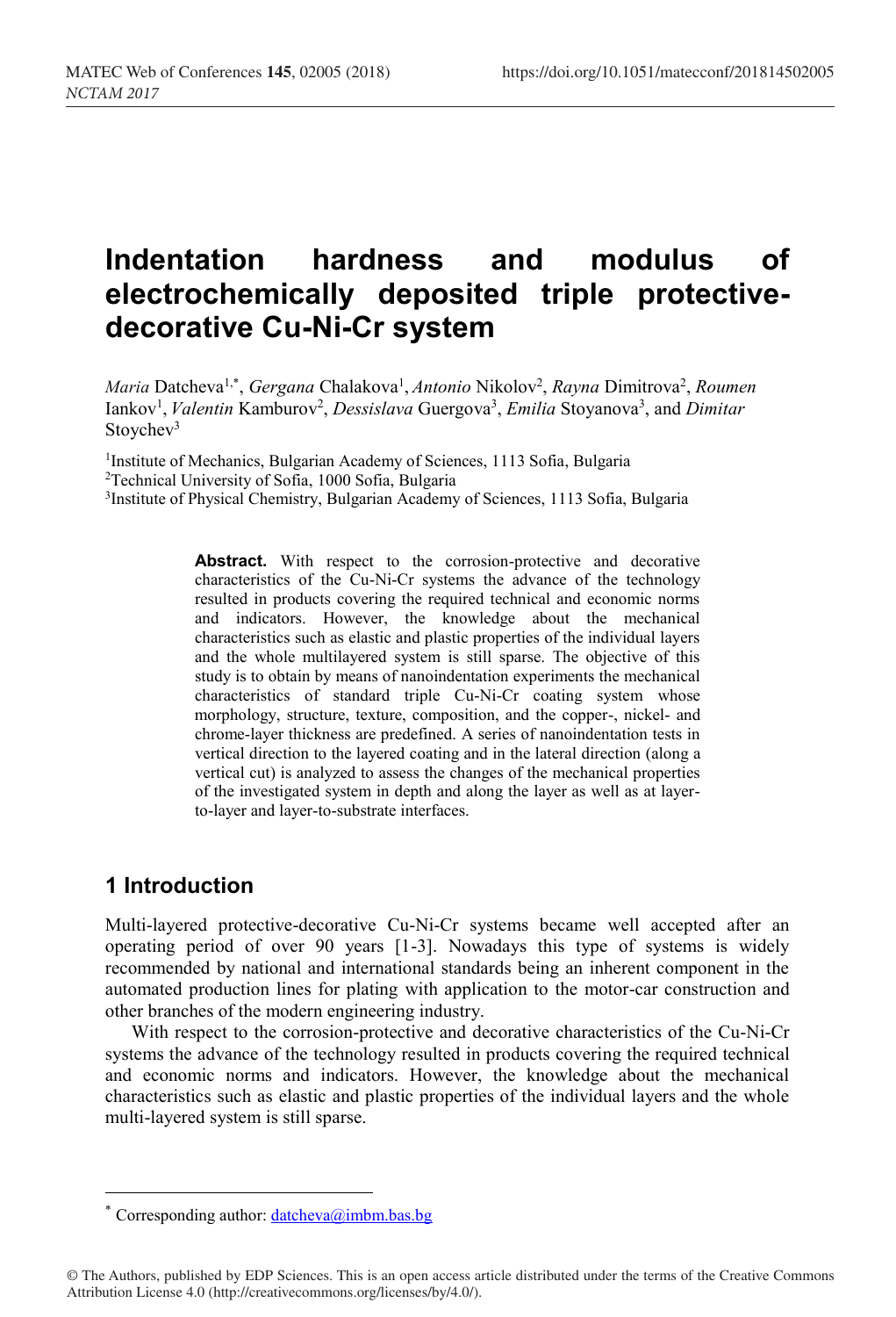The plating process involves specific organic and non-organic agents to the electrolytes resulting in co-deposition of these additives (S, C, N, P, H, etc.) into the metallic layers and their embedding in the metal lattice. This leads to lattice deformation and severe deviation of the mechanical and physical properties of the metal layers as compared to their metallurgically obtained counterparts. This may lead to high internal stresses in and between the layers, degradation of the adhesion of the coating to the substrate as well as between the coating layers themselves, unexpected and unwanted changes in the hardness and the wear resistance. In this context, the objective of this study is to obtain by means of nanoindentation experiments the mechanical characteristics of standard triple Cu-Ni-Cr coating system whose morphology, structure, texture, composition, and the copper-, nickeland chrome-layer thickness are predefined. A series of nanoindentation tests in vertical direction to the layered coating and in the lateral direction (along a vertical cut) is analysed to assess the changes of the mechanical properties of the investigated system in depth and along the layer and layer-to-substrate interfaces.

## **2 Experimental**

#### **2.1 Materials and coating process**

The multilayer Cu-Ni-Cr system was obtained by consecutive electrodeposition on a steel substrate of each of the individual copper, nickel and chromium layers. The working specimens were of rectangular form with sizes 3 x 6 cm, and the substrate samples were cut from 08KP steel sheet with a thickness of 1 mm. All samples were subject of standard chemical degreasing in organic solvent and inorganic solution followed by etching and surface activation in aqueous solution of HCl [1-3].

These pre-treatment operations of the steel substrate were completed with a deposition of a very thin copper layer from cyanide electrolyte in order to ensure the necessary adhesion for the multilayer system to the steel substrate.

The ultrafine crystalline copper layer was deposited in an electrolyte whose composition was: CuSO<sub>4</sub>.5H<sub>2</sub>O – 220 g/l; H<sub>2</sub>SO<sub>4</sub> – 50g/l; NaCl – 0.090g/l; Brightening additive THB-6-II [4] – 5 ml/l. Elliptic phosphorus-containing (0.07 wt.%) copper anodes were used. The electrolyte temperature was 25°C. The standard two-electrode electrochemical working cell in which the electrolysis was carried out was equipped with an air-agitating device for the electrolyte. The air-agitating was performed with specially purified compressed air, supplied at a rate of 13 m<sup>3</sup>/m<sup>2</sup>/h. The cathode current density was  $4.5 \text{ A/dm}^2$  and the thickness of the obtained bright copper layer was ~8.92 μm. The electrochemically obtained ultrafine crystalline copper layer is characterized by a mirror reflective surface (96% vs. Silver mirror).

The deposition of the bright nickel layer was performed electrochemically by cathodic deposition using working electrolyte with the following composition: NiSO<sub>4</sub>.7H<sub>2</sub>O−270 g/l; NiCl<sub>2</sub>.6H<sub>2</sub>O−70 g/l; H<sub>3</sub>BO<sub>3</sub> – 40 g/l; saccharin - 1.1 g/l; butanediol - 0.3 g/l, at a pH ~ 4.5. The working temperature was 55°C. Rolled de-passivated sheet nickel with a purity of 99.7% was used for the soluble anodes. The electrochemical deposition was performed in an analogous standard two-electrode electrochemical cell at cathode current density of 5 A/dm2 and air agitation of the electrolyte. The thickness of the obtained bright nickel layer was  $\sim$ 19.6  $\mu$ m.

The deposition of the chromium layer was performed electrochemically by cathodic deposition using a working electrolyte with the following composition:  $CrO<sub>3</sub>$  -250 g/l;  $H_2SO_4 - 2.5$  g/l. The working temperature was 55°C. In this case unsoluble Pb anodes were employed. The electrochemical deposition was performed in an analogous standard two-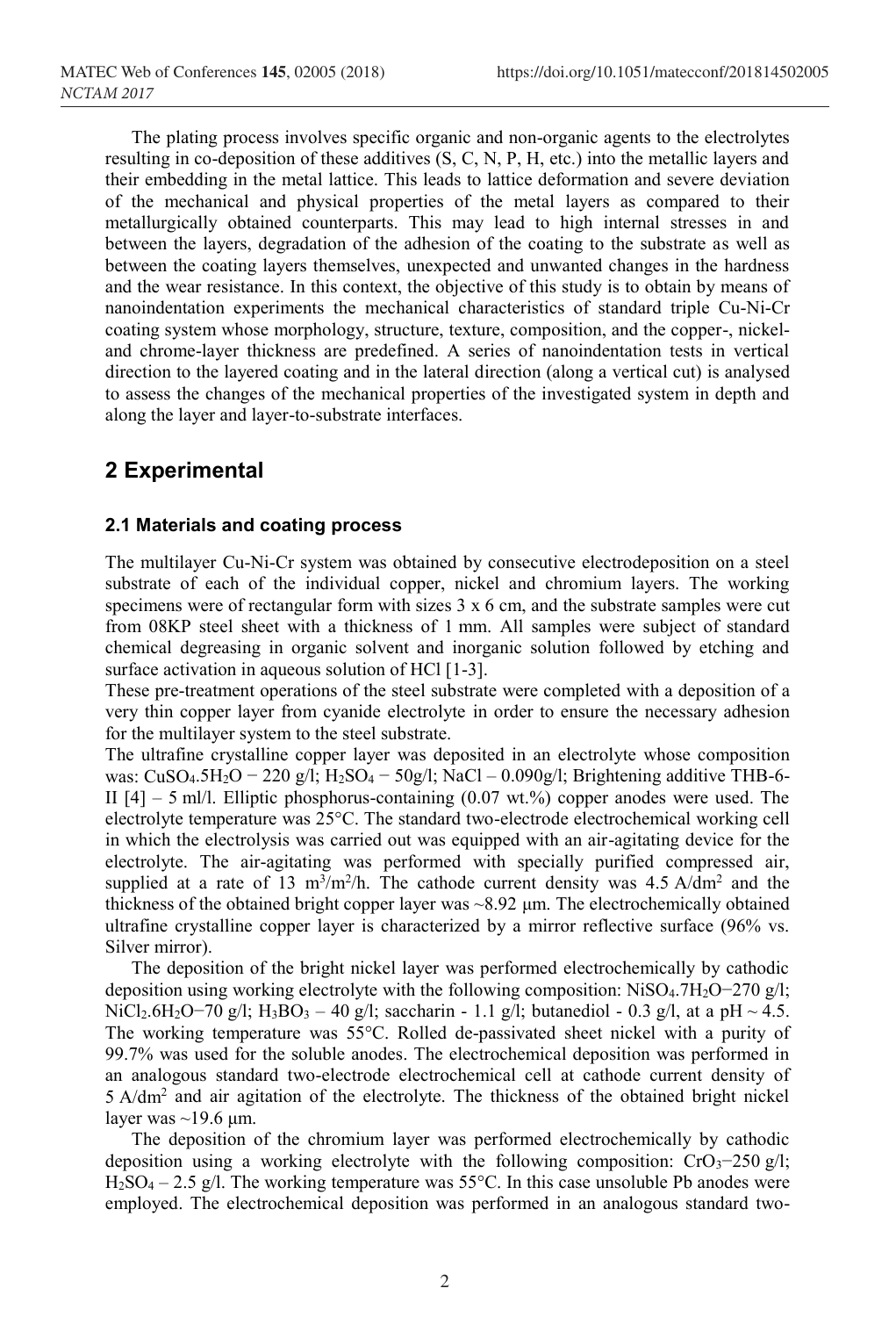electrode electrochemical cell at cathode current density of 12 A/dm<sup>2</sup>. The thickness of the obtained chromium layer was ~0.234 μm.

#### **2.2 Characterization**

The surface morphology and the structure of the obtained coatings were investigated by JEM 200-CX scanning electron microscopy in secondary electron imaging regime (SEI). The texture of the coating system was studied by Philips X-ray diffractometer. The micro profile of the samples was analysed with Perthen profilometer. The interpretation of the nanoindentation data rely on the information about the thickness of the layers obtained using X-ray fluorescence analysis (FISHERSCOPE X-RAY XDVM).

## **2.3 Sample IPC-3-6**

Figure 1 depicts the sample IPC-3-6 and the area where the indentations were done can be seen there marked with black dots.



|     | Cr, [µm] | 0.234 |                            |
|-----|----------|-------|----------------------------|
|     | Ni, [µm] | 19.6  |                            |
|     |          |       |                            |
|     |          | 8.92  |                            |
|     | Cu, [µm] |       |                            |
|     |          |       |                            |
| (a) |          | SS    | $\left( \mathbf{b}\right)$ |

Fig. 1. (a) Sample IPC-3-6 mounted on the punch; (b) sketch of the cross section.

## **2.4 Sample IPC-4-4 (cross section of IPC-3-6)**

Figure 2a presents schematically the way the sample IPC-3-6 had been cut in order to prepare probes for depth-sensing indentation tests along the sample cross section. The red cut side in Fig. 2a indicates the cut used to prepare sample IPC-4-4, while the solid black line shows the side used to prepare sample IPC-1-1. The mechanical properties of the Cu layer, the interface between the Ni and Cu layers and the steel substrate were investigate using this sample IPC-4-4 and IPC-1-1. Here we will discuss only the tests and the results obtained using sample IPC-4-4.

## **3 Nanoindentation**

The mechanical properties of the obtained triple-layer protective-decorative coating and of the 08KP steel substrate were investigated by depth-sensing nanoindentation at room temperature, using Nano Indenter G200 (Keysight Technologies, USA) with a sharp diamond Berkovich tip. The geometrical characteristics of the tip are: centerline-to-face angle 65.3°◦ and a rounding radius of 20 nm. The maximum load that can be applied is 500 mN. The recording resolution for displacement is 0.01 nm and for the load is 50 nN.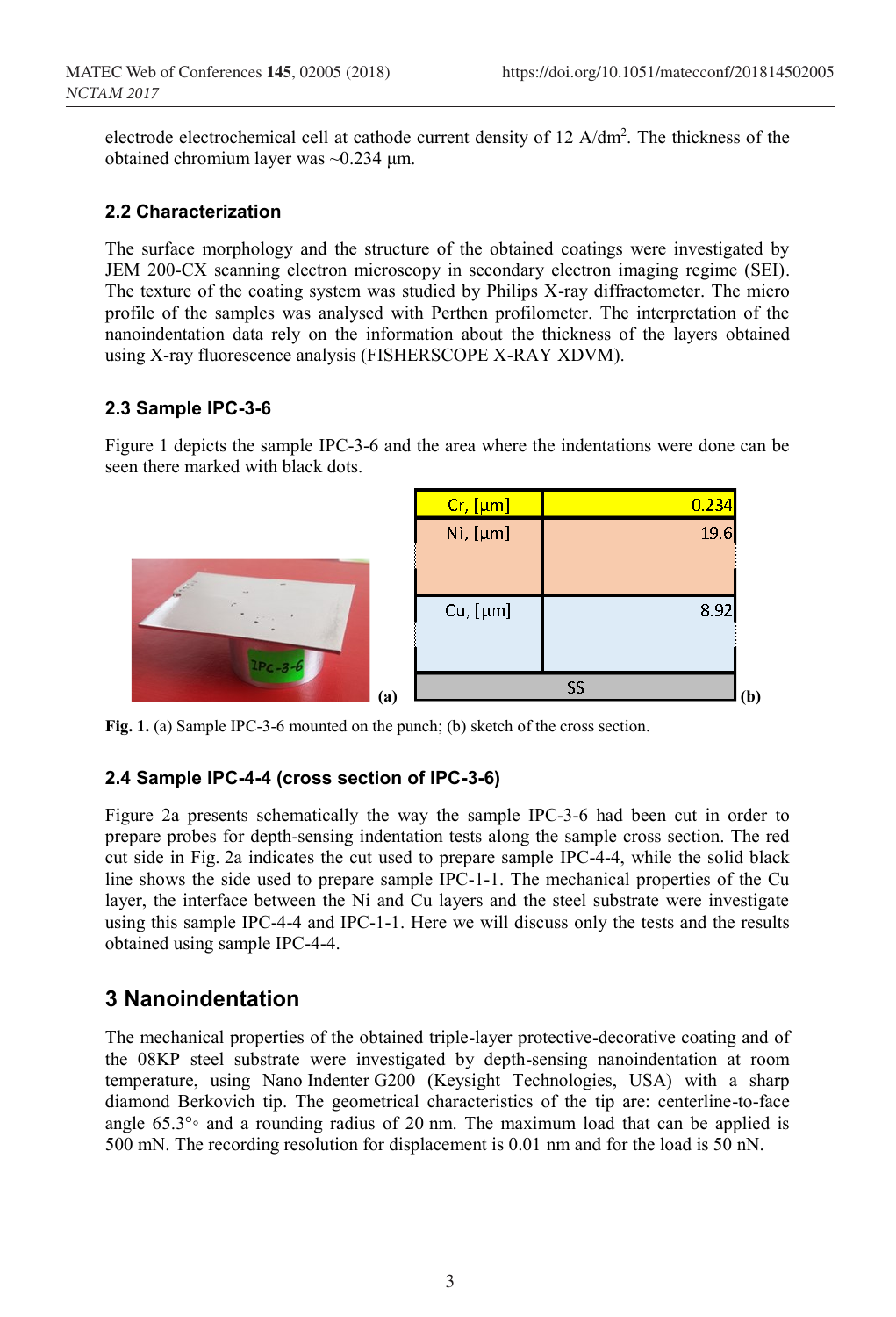

**Fig. 2.** Cutting scheme for obtaining the cross section samples;(b) sample IPC-4-4 in the tray.

#### **3.1 Indentation methods and experimental program**

The basic indentation methods employed in this study are Hardness, Modulus via Cyclic Load Control and Basic Hardness, Modulus at a Depth. For all test the unloading was set to be up to 90% of the reached maximum load. The thermal drift effects were corrected for each test using a holding segment before the indentation and after unloading up to 90% of the maximum applied load. The Poisson ratio was predefined to be equal to 0.25. Basic input parameters, used in this indentation method are given in Table 1. The loading programs were selected based on observations and employing the following experimental design strategy. First the loading programs A (load control) and E (displacement control) were applied to the top of the sample (sample IPC-3-4). This way the maximum penetration depth and the force to have maximum displacements not exceeding 25% of the thickness of the upper Cr-layer were determined. It has been taken into account that because of the surface roughness indentation tests below 50 nm penetration depth are not reliable. The average force applied to have a penetration of the indenter  $~50 \text{ nm}$  (program D) when performing nanoindentations on the top of the examined multi-layer system under the program E was afterwards used to test the response to the indenter penetration of each of the layers. This ensure for having reliable comparison of the mechanical properties. The cyclic loading test programs B and C allow of obtaining the indentation hardness and modulus at various depths from a single indent, from where the variation of these two parameters can be analysed.

|                           | unit |     | <b>Programs</b> |     |     |      |
|---------------------------|------|-----|-----------------|-----|-----|------|
| Input parameter           |      | A   | B               |     | I)  |      |
| Max Load                  | mN   | 500 | 200             | 500 | 1.5 | n/a  |
| Number of Times to Load   |      |     | 10              | 3   |     | n/a  |
| Time to Load              | S    | 10  | 10              | 10  | 10  | n/a  |
| <b>Strain Rate Target</b> | 1/s  | n/a | n/a             | n/a | n/a | 0.05 |
| Depth Limit               | nm   | n/a | n/a             | n/a | n/a | 50   |

**Table 1.** Input parameters for the experimental programs

The indentation tests on sample IPC-3-4 consist of 10 indentations under program E, 9 indentations under each of the programs A and B, while the tests performed on sample IPC-4-4 followed the program D (16 indents for the Ni layer and 16 indents for the Cu layer) and the program C (total 17 indents including indents along the Ni and Cu layers, at the interface between them and 9 indents in the steel substrate). The distance between the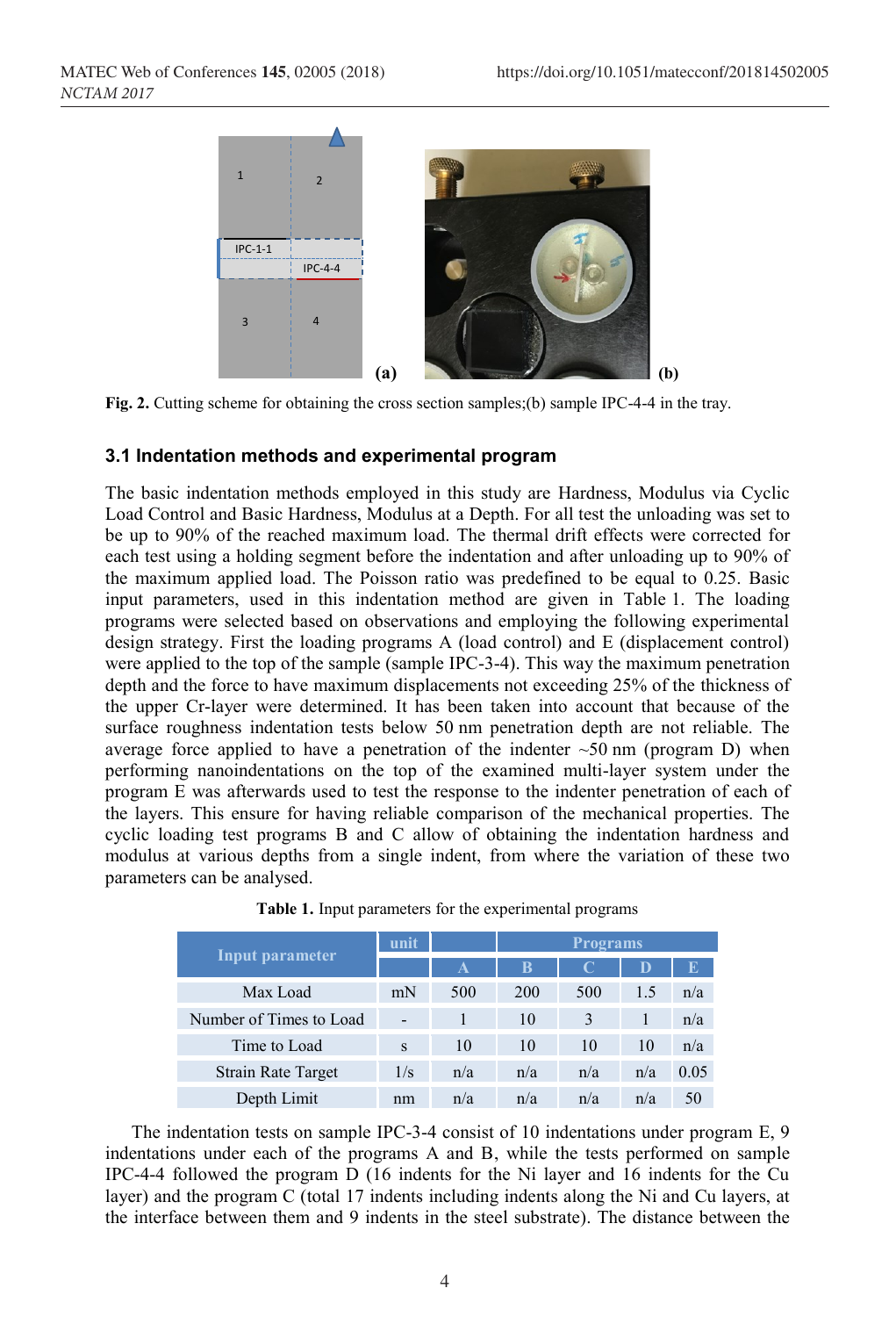indents varies but was not less than 20 μm insuring the independent measurements of the deformation at each particular indentation test.

#### **3.2 Nanoindentation results**

Figure 3 shows the load-displacement curves (P-h curves) and the imprint images for testing programs A and B (sample IPC-3-6, indentations from the top of the multi-layer system) and C (indentations along the cross section of the multi-layer system - sample IPC-4-4). The indentation data from the tests at the top and in the cross section of the Ni layer show very small scatter indicating the high homogeneity of the Ni layer. The average maximum displacements that can be achieved applying the maximum load of 500 mN to the top of sample IPC-3-6 is 1800 nm. Therefore, considering the thickness of the Ni-layer  $(-19.6 \,\mu m)$  it is not possible to investigate the properties of the whole multi-layer system using indentation tests from the top of sample IPC-3-6. This is the reason to cut the sample and to prepare samples (Fig. 2b) allowing to perform indentations along the cross section of the triple layer system (IPC-4-4).



**Fig. 3.** P-h curves after programs (a) A (sample IPC-3-6) and (b) C (sample IPC-4-4). Imprint images: (c) sample IPC-3-6 (1000x) and (d) sample IPC-4-4 (250x).

The resulting load-displacement curves after indentation tests along the cross section of the layered structure are shown in Fig. 3b, where the black curve represents test data from indentations in the Ni-layer, red curves are from tests in the Cu-layer, blue dashed curves give the response of the interface between the Ni- and Cu- layers and the orange curve depicts the results from the tests in the steel substrate.

The series of nanoindentation tests on the top of the triple protective system (program E) aims to evaluate the mechanical properties of the upper very thin Cr-layer. Figure 4 depicts representative load-displacement curves showing the scatter observed in these test data. The reason for this scatter can be the roughness and the thermal drift correction.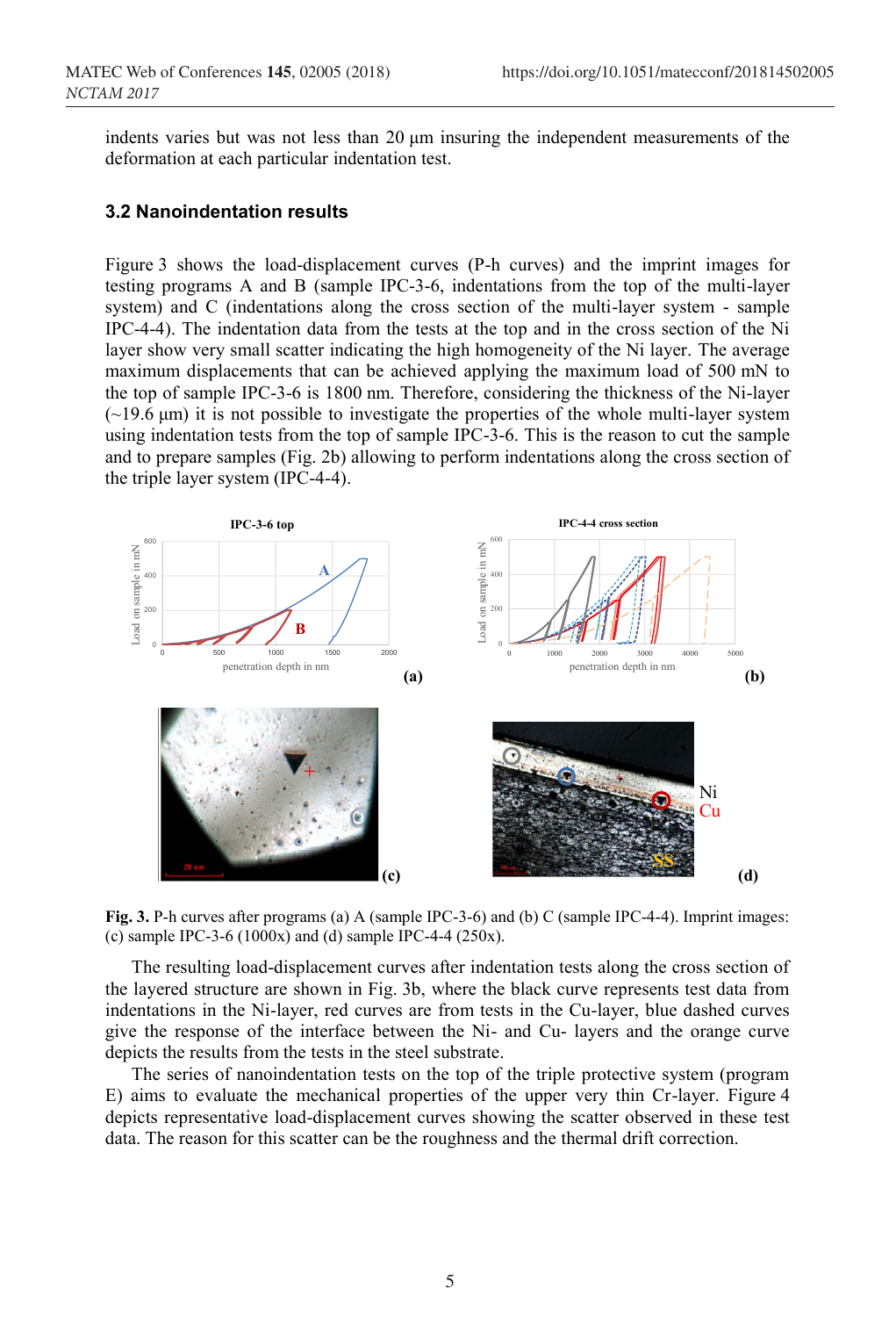

**Fig. 4**. Load-displacement curves for depths ~25% of the Cr layer's thickness (sample IPC-3-6).

The comparison between the indentation modulus and hardness of the three layers is illustrated in Fig.5. The indentation modulus and hardness are calculated based on Oliver&Pharr approximation method [5] and using for the Ni and Cu layers the data from indentation tests at different locations along the cross section of the layered coating employing the experimental program D, while for the Cr-layer the data from on-top indentions under program E were used. Therefore, the mechanical characteristics of the different layers are determined and compared for an average indentation force of 1.5 mN.



Fig. 5. Indentation modulus and hardness for Cr-, Ni- and Cu-layers at maximum load of 1.5 mN.

## **Conclusion**

In conclusion, nanoindentation measurements were performed on Cr-Ni-Cu triple layered protective coating. In order to assess the mechanical characteristics of all of the layers, the specimen of the coated steel plate was cut and a sample was prepared to allow